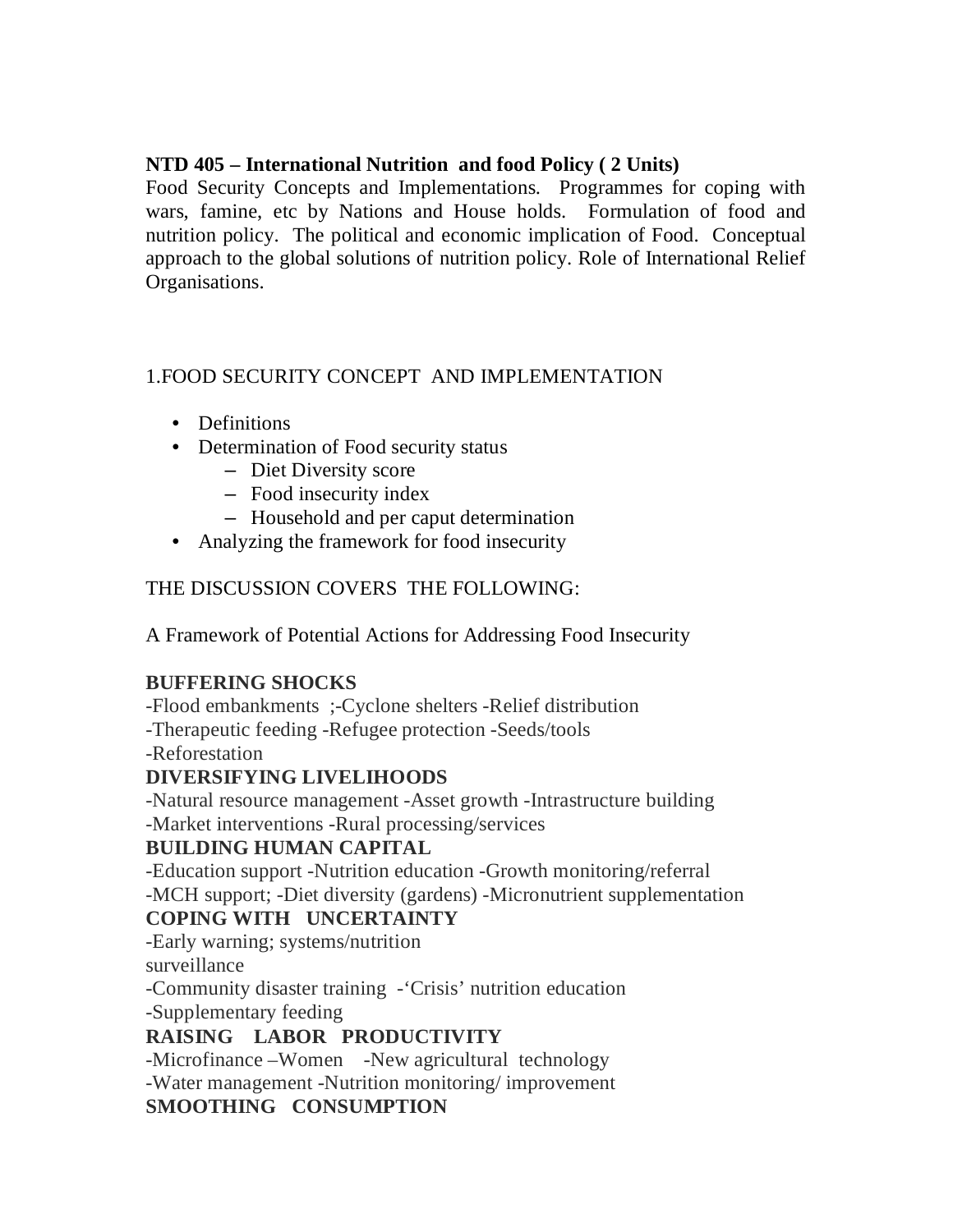-Grain banks -Public works -Consumption credit -Counter-cyclical/ seasonal employment

### **FOOD SECURITY OUTCOMES**

-ADEQUATE FOOD AVAILABILITY -ADEQUATE ACCESSIBILTY -APPROPRIATE UTILISATION

#### **FOOD SECURITY RISK TO BE SOLVED IN THE SOCIETY**

#### **Natural Shocks**

I Climatic shocks; Natural resource mining and degradation; Yield volatility; Asset depletion; Neglect of natural hazard mitigation

#### **Economic Risks**

Income fluctuation; Collapsed terms of trade; Savings depletion; Employment insecurity; Price volatility; High transaction costs; Information asymmetry; Inflation

#### **Social and Health Risks**

Epidemics; HIV/AIDS; Widespread untended malnutrition; Risk perceptions; Corruption; Social disintegration; Predatory extraction by armed forces; Conflict; Ethnic and social discrimination

PRACTICAL STEPS FOR FOOD SECURITY

Enhance Community Resiliency

#### **Resources**

Natural resource sustainability; Productive assets; Secure livelihoods

Enhanced Livelihood Capacity **Productivity** Labor productivity; Livelihood stability and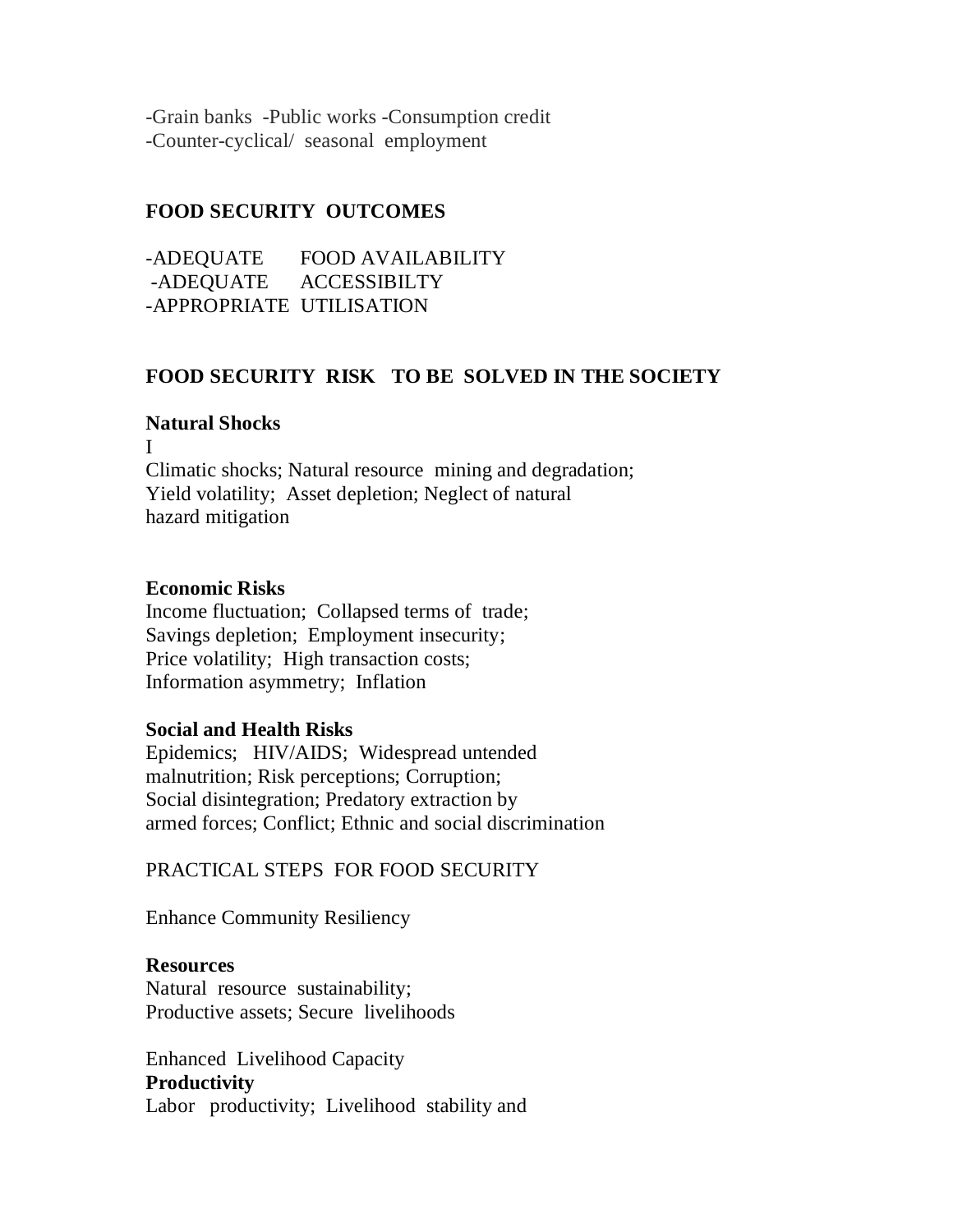#### diversification

#### **Income**

Market integration; Purchasing power; Savings potential; Credit access **Consumption** Equity in intrahousehold food distribution; Food quality, quantity and diversity

Enhanced Human Capital

#### **Human Capital**

Nutrition; Health & sanitation; Maternal/child care; Dignity; Education; Skills Political voice; capacity; indigenous knowledge

## **2 NUTRITION IN EMERGENCY**

| Chronic Food<br>Insecurity | An inadequate diet resulting from the continual inability of<br>households to acquire needed food. Chronic food insecurity is<br>generally rooted in poverty.                                                                                                                                                                                                                                                                                                                                                 |
|----------------------------|---------------------------------------------------------------------------------------------------------------------------------------------------------------------------------------------------------------------------------------------------------------------------------------------------------------------------------------------------------------------------------------------------------------------------------------------------------------------------------------------------------------|
| Complex<br>Emergency       | Human activity, including civil strife, war, and political<br>repression, that often co-exists with and contributes to natural<br>phenomena, such as famine. Complex emergencies frequently<br>result in high mortality, population displacement, and the<br>disruption of civil society and its infrastructure.                                                                                                                                                                                              |
| Coping<br>Mechanism        | The methods by which households deal with a crisis (e.g.,<br>making greater use of wild foods, seeking other sources of<br>income, selling assets, migrating). Coping mechanisms should<br>be discouraged if they reduce a household's capacity to recover<br>its long-term food security or if they harm the environment.<br>Others, which promote improved food security and do not have<br>a deleterious affect on longer-term food security or the<br>environment, should be encouraged and strengthened. |
| Disaster                   | A serious disruption of the functioning of a society, causing                                                                                                                                                                                                                                                                                                                                                                                                                                                 |

## **DEFINITION OF TERMS IN EMERGENCY**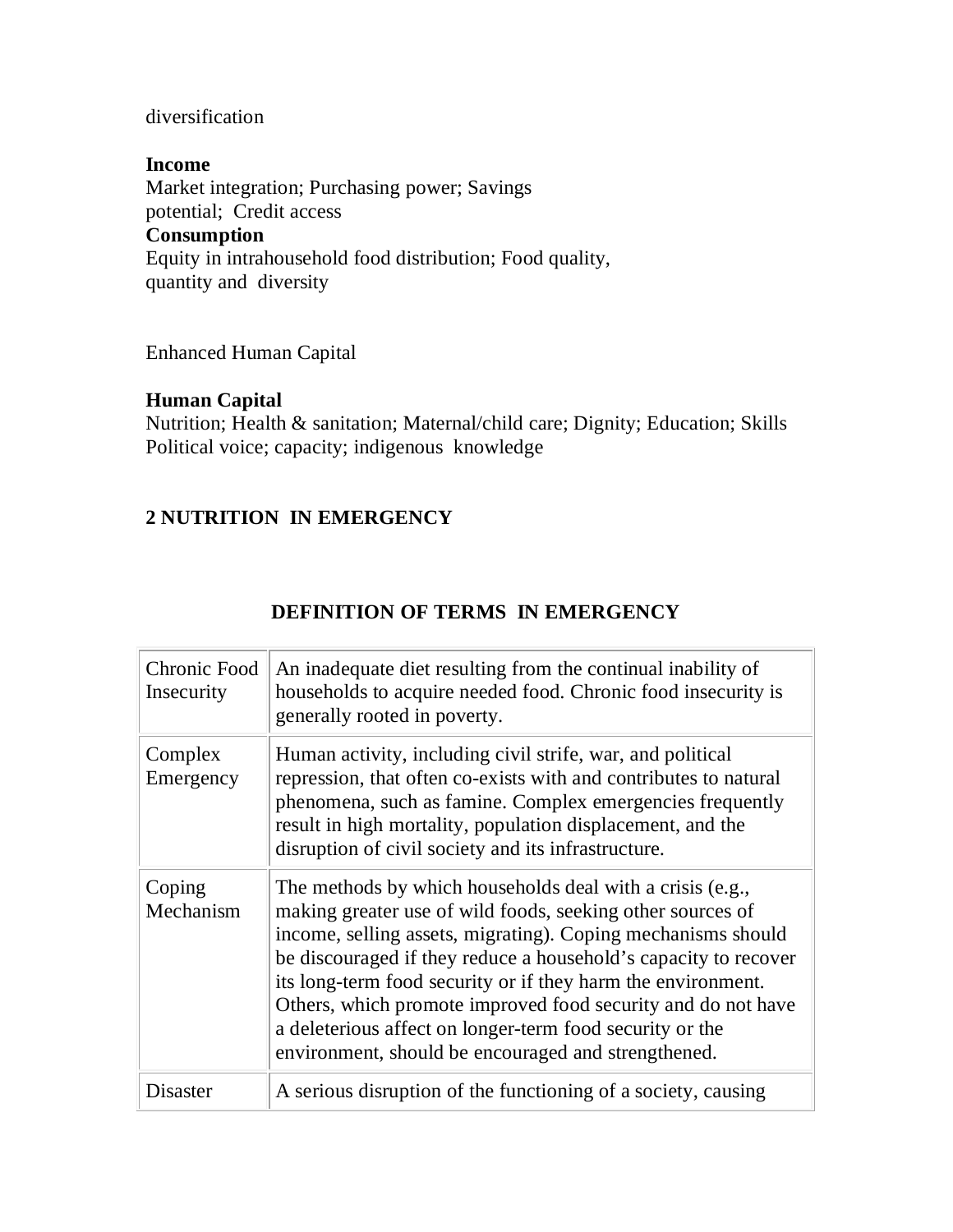|                      | widespread human, material, or environmental losses that<br>exceed the ability of the affected society to cope using its own<br>resources.                                                                                                                                                                                                                                                 |
|----------------------|--------------------------------------------------------------------------------------------------------------------------------------------------------------------------------------------------------------------------------------------------------------------------------------------------------------------------------------------------------------------------------------------|
| Emergency            | A demonstrably abnormal event that produces dislocation in the<br>life of a community on an exceptional scale. Emergency is<br>defined as an urgent situation in which there is clear evidence of<br>an event causing human suffering or loss of livestock and the<br>relevant government has not the means to remedy.                                                                     |
| Evaluation           | A periodic examination of the efficiency, effectiveness, and<br>results-intended and unintended-of interventions in relation to<br>their objectives.                                                                                                                                                                                                                                       |
| Food<br>Security     | When all people at all times have both physical and economic<br>access to sufficient food to meet their dietary needs for a<br>productive and healthy life (USAID 1992).                                                                                                                                                                                                                   |
| Impact               | The long-term changes, planned and unplanned, brought about<br>by an <i>intervention</i> . They are the highest order of results in the<br>sequence: outputs, outcomes, and impacts.                                                                                                                                                                                                       |
| Indicator            | Signs of progress resulting from an <i>intervention</i> . Qualitative or<br>quantitative indicators may be chosen to measure the success of<br>a process and its outputs, as well as outcomes and impacts.<br>Indicators may be either direct or indirect (i.e., proxy), but<br>should allow reasonable independent observers to agree if<br>progress has or has not been made as planned. |
| Inputs               | The goods, services, personnel, and other resources provided for<br>an <i>intervention</i> to produce outputs and achieve objectives.                                                                                                                                                                                                                                                      |
| Livelihood           | The capabilities, assets, and activities required for making a<br>living. A livelihood is sustainable when an individual or<br>household can cope with and recover from stresses and shocks<br>and maintain or enhance its capabilities and assets, while not<br>undermining its natural resources base.                                                                                   |
| Logical<br>Framework | A format for summarizing or analyzing a project's hierarchy, the<br>assumptions underpinning it, and the framework for assessing<br>its results.                                                                                                                                                                                                                                           |
| Monitoring           | The continuous oversight of an activity's implementation, which<br>seeks to ensure that input deliveries, work schedules, desired<br>outputs, outcomes, and other required actions are proceeding                                                                                                                                                                                          |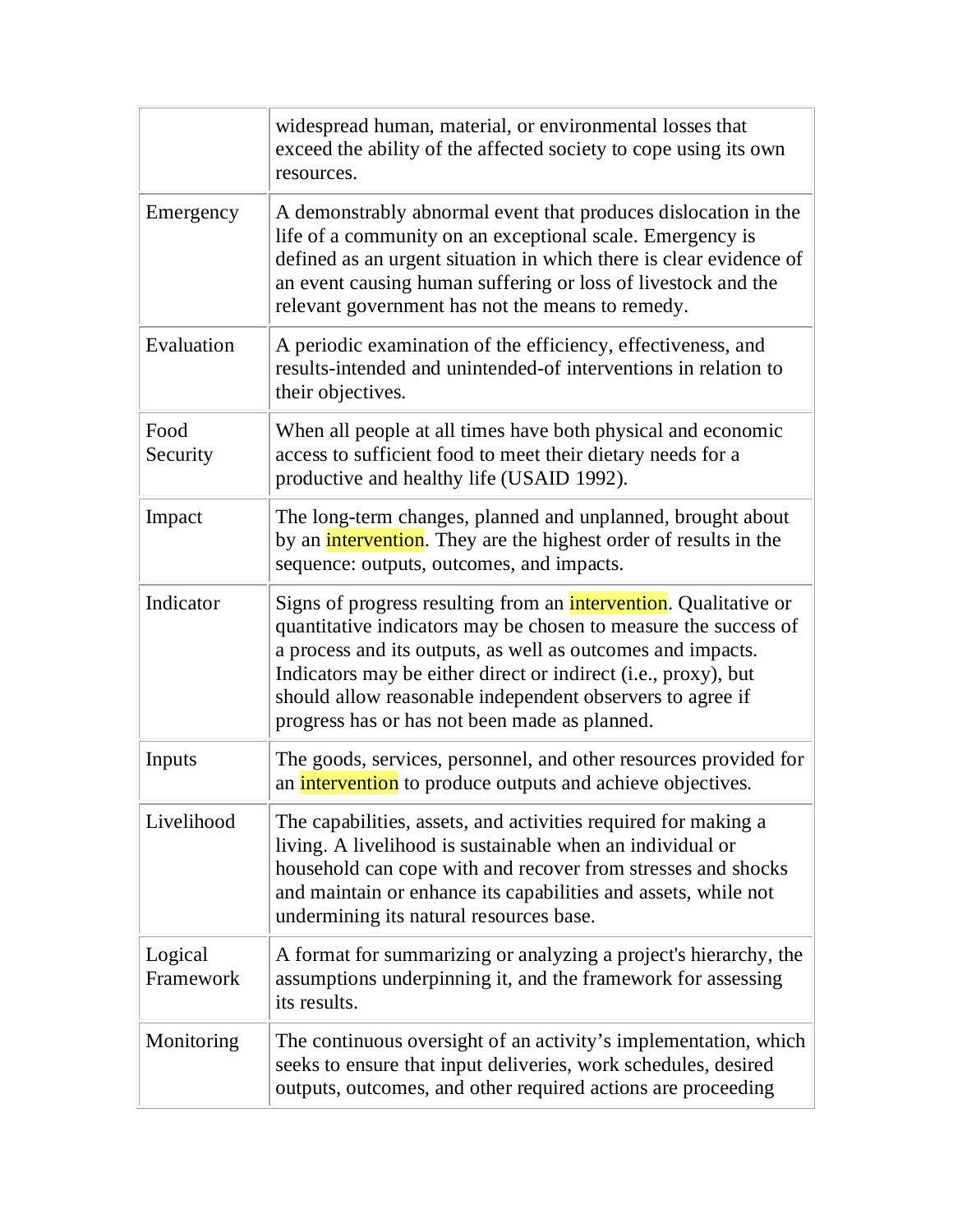|           | according to plan.                                                                                                                  |  |  |
|-----------|-------------------------------------------------------------------------------------------------------------------------------------|--|--|
| Objective | The desired outcome of an activity.                                                                                                 |  |  |
| Outcome   | Change caused by the outputs of an <i>intervention</i> .                                                                            |  |  |
| Output    | The tangible products of an <b>intervention</b> produced by the<br>transformation of the inputs through the intervention processes. |  |  |

## SOURCE : UNU, FOOD AND NUTRITION E-LIBRARY, 2004

## **2B.NUTRITIONAL ASPECT OF DISASTER**

What to do in disaster?

What is disaster?

Many definition.

Parish definition:

 Epidemic or manmade calamity in which 25 or more people are injured or killed.

International Red cross definition:

Any event or services of events due to which a great number of people suddenly find themselves in need of food, cloth, shelter, medical a nursing care, adversary services or any other help of utmost urgency.

### **Beech definition-**

A relatively sudden and violent destruction of a social system of a community cause by some external agent or event over which those involved have no control of component, qualitative, quantitative and duration.

### **Quantitative-** Size

Number of people affected.

**Qualitative-**Severity

Nature Destruction of services Supply of infrastructure Communin, houses.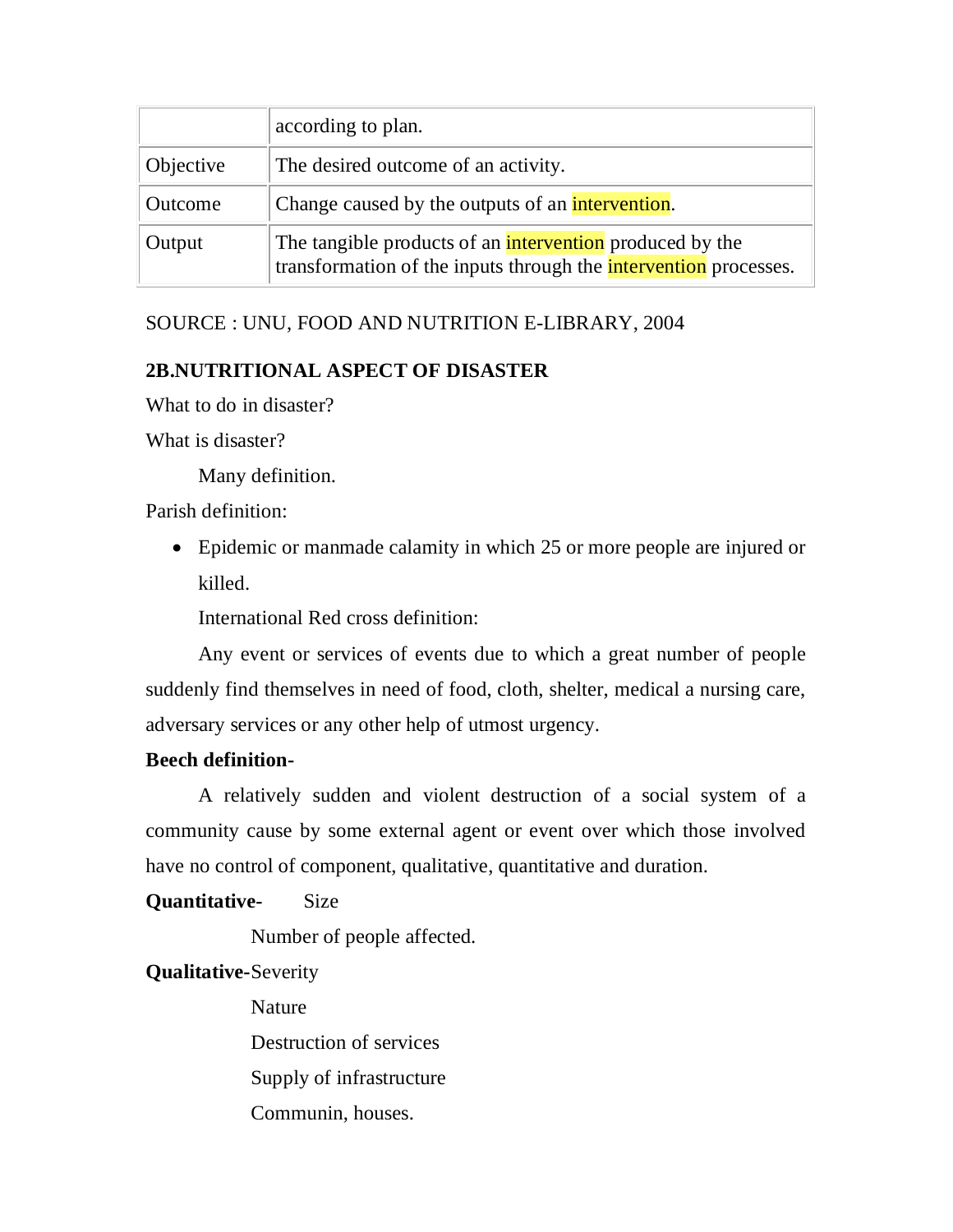## **Duration-** Time

How long

The duration determine measures to take.

There can be social disaster in which man eat man.

## **Organisational relief**

Deploy High skill officer

- He decides to make implementation.
- Gather information, about the disaster, the seriousness of the disaster.
- Prognosis in terms of dense and duras.
- Resource for assistance for relief.
- Mobilise fund.

In disaster area.

Find out whether there is:

- 1. Drinking water.
- 2. Food available or how to get food there.
- 3. Nutritional status of people.
- 4. Other priorities.

## **Distribution**

Government (authority) take over all food stuff.

Reason- equal distribution

Rationing.

Food are given to pregnant women and then lactating mothers.

Give supplementary feeding.

In disaster 3 types

- Short term (3 weeks e.g earthquake)
- Medium term (weeks)
- Long term (months)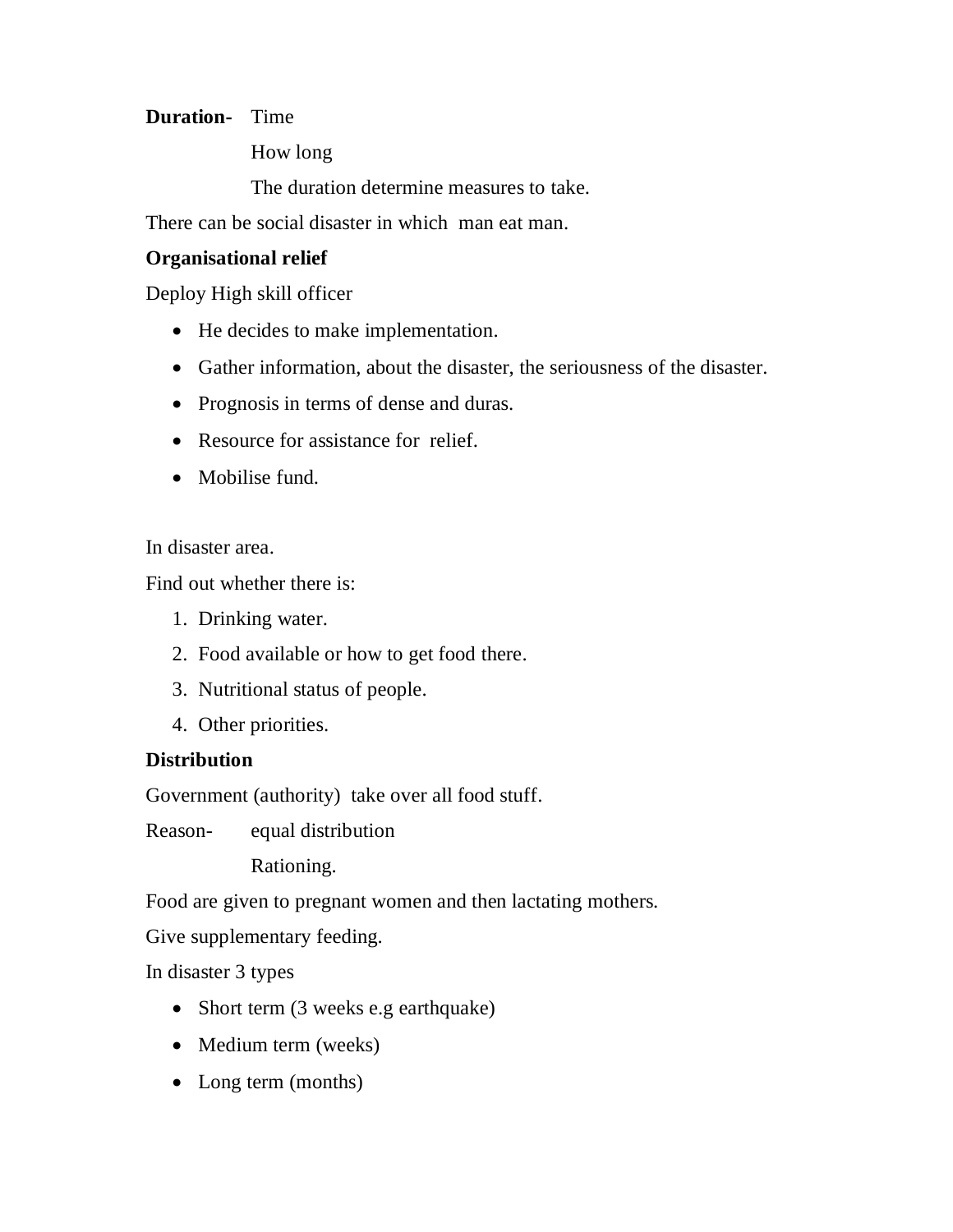In short term: Speed action is essential .Priority here is to save time. First providing in nutrition is water supply, quality of food here is not essential. Give what is available. All kinds of handy food is essential.

3 groups needs to be covered.

- 1. Artificial Feeds for babies.
- 2. Hospital patients.
- 3. Manual workers- because they are needed for relief.

In medium terms (few weeks) if people are well nourished before take care of the babies (on formular) and lactating mothers, if people are already malnourished cover the following:

- Artificial feed for babies.
- Lactating mother.
- Children (U2yrs)
- Pregnant mothers.
- Pre-school and school children.
- Manual workers.
- Old people
- Rest of people.

### **Organisation of feeding in disaster**

- 1. General feed disaster (dry ratio).
- 2. Mass feeding (cooked food)
- 3. Supplementary feeding of vulnerable.
- 4. Therapeutic feeding.

All the 4 may be combined depending on the need of the people.

Minimum amount of energy required to sustain life.

| Age | Emergency sustenance for few | Temporary maintenance |
|-----|------------------------------|-----------------------|
|     | weeks                        |                       |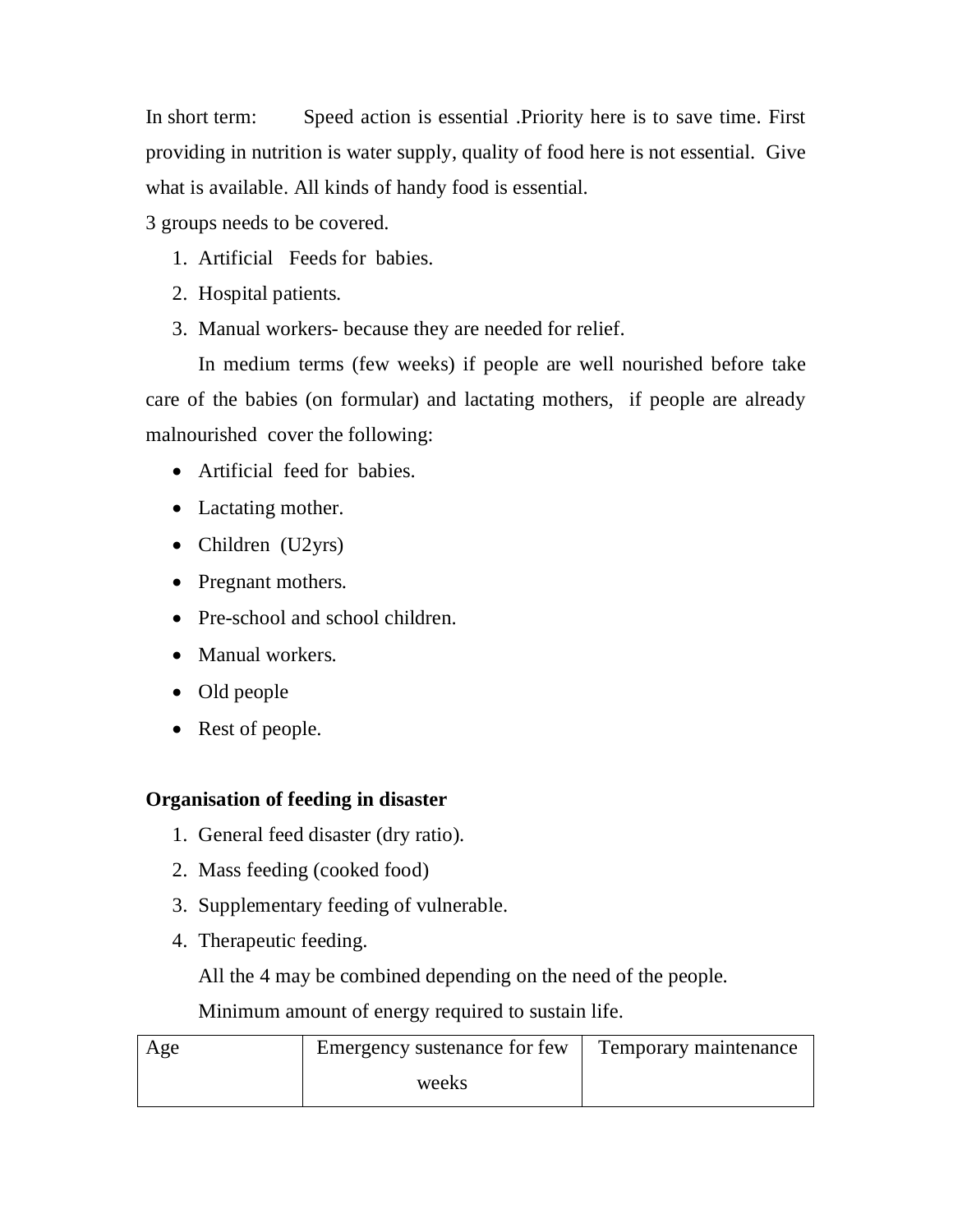| $0 - 1$            | 800kcal / day | 800 kcal / day |
|--------------------|---------------|----------------|
| $1 - 3$            | 1100          | 1,300          |
| $4 - 6$            | 1,300         | 1,600          |
| $7 - 9$            | 1,500         | 1,800          |
| $18yr+$ male       | 1,700         | 2,800          |
| Female             | 1,500         | 1,800          |
| Pregnant/lactating | 1,900         | 2,200          |

Minimum water required 1 month  $-$  400ml/day  $4$  months – 600ml

12 months – 800ml

3 years – 1000ml.

### **Long term (famine)**

In menu planning consider the food habit and cultural factors. In long term communicable diseases should be notified . Nutritional deficiency especial vitamin A deficiency vitamin C deficiency must be treated. Surveillance should be able to identify and classify malnutrition in other to serve resources so that most necessary nutrition need would be faced first. Take nutrition assist officer to know extent of treatment.

**CLASSIFY THE VULNERABLES.** 

|                     | Mild / normal | Moderate  | Severe |
|---------------------|---------------|-----------|--------|
| Length or $ht / Wt$ | $100 - 91$    | $90 - 71$ | < 70   |
| Wt / Age            | $100 - 76$    | $75 - 61$ | < 60   |
| Arm                 | $100 - 71$    | $70 - 61$ | < 60   |
| circumference       |               |           |        |

Give food supplementation for severely malnutrition with treatment and feed.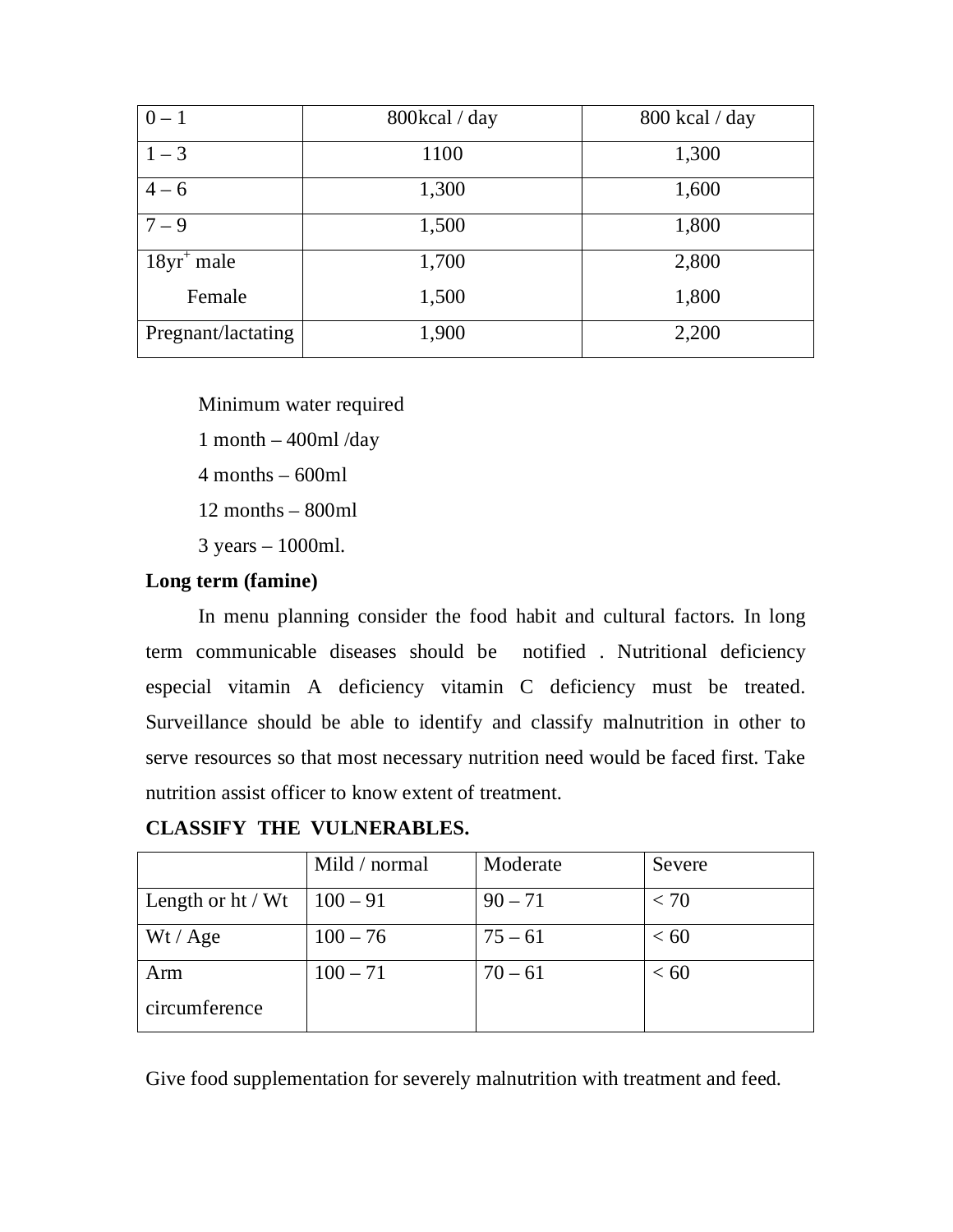|  |  |  |  |  |  | $25\%$ loss of body $-5$ month feeding |
|--|--|--|--|--|--|----------------------------------------|
|--|--|--|--|--|--|----------------------------------------|

| $1 - 3$ day  | 1,500 kcal |
|--------------|------------|
| $4 - 6$ days | 1,800 kcal |
| 2 weeks      | 2,000      |
| 3rd week     | 2,300      |
| 4th week     | 2,000      |
| 5th week     | 3,000      |
| 6th week     | 3,300      |

- Food supply continue until gain in weight.
- Physical and social activities disturbed.
- Health activity e.g immunization.
- Agric distribution
- Sanitary service.
- Make recommendation against future reoccurrences.

## **General administration of relief**

- Staff for relief duties.
- Appoint a single relief commission and overriding powers.
- Executive work on local government authorities.
- National committee to liaise between ministries.
- Supplement government staff emergency appointed temporary official to supervise food distribution.
- At point of food distribution, soldiers and police men can be useful.
- Set up emergency cooking and feeding centre using experience men in hotels restaurants and clubs, hospitals and schools.
- Make use of field equipment as wireless communication.
- Army and police for order.
- First task to establish affected areas.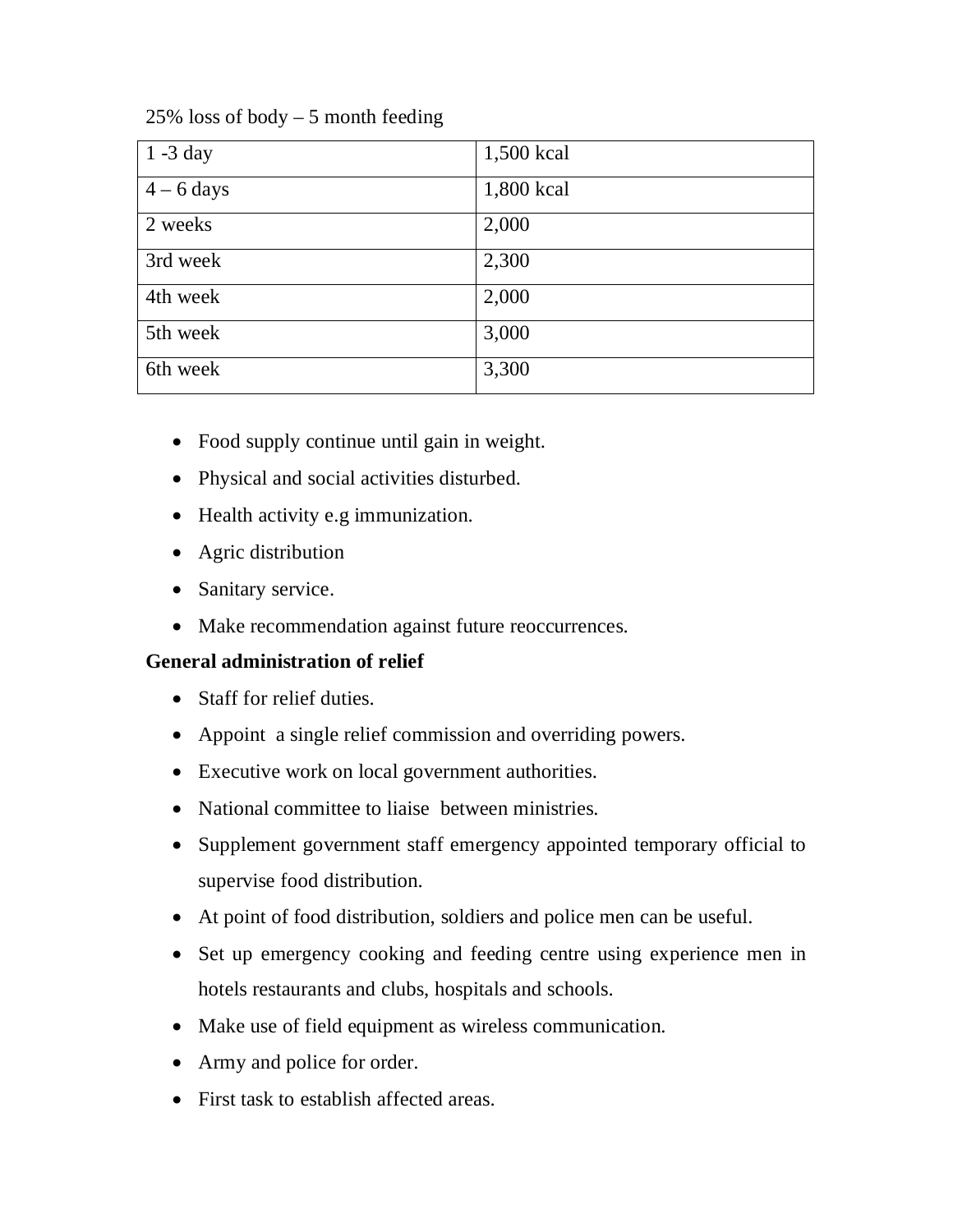Establish number of people.

Internal and for food supply, clearance at port is very necessary.

## **EXAMPLES**

Saharan Africa, suggesting that South Asia is in a constant state of 'acute food and livelihood crisis' that requires emergency nutrition interventions.

*Table 2: Countries with under-fives wasting levels of 10 per cent and more: 1996-2005*

| <b>Country</b>                   | % Wasting |
|----------------------------------|-----------|
| <b>Burkina Faso</b>              | 19        |
| Djibouti                         | 18        |
| Somalia                          | 17        |
| India                            | 16        |
| Sudan                            | 16        |
| Cambodia                         | 15        |
| Lao People's Democratic Republic | 15        |
| Chad                             | 14        |
| Mauritius                        | 14        |
| Niger                            | 14        |
| Sri Lanka                        | 14        |
| Bangladesh                       | 13        |
| Democratic Republic of the Congo | 13        |
| Eritrea                          | 13        |
| Madagascar                       | 13        |
| <b>Maldives</b>                  | 13        |
| Mauritania                       | 13        |
| Pakistan                         | 13        |
| Timor-Leste                      | 12        |
| Togo                             | 12        |
| Yemen                            | 12        |
| Albania                          | 11        |
| Ethiopia                         | 11        |
| Guyana                           | 11        |
| Kuwait                           | 11        |
| Mali                             | 11        |
| Saudi Arabia                     | 11        |
| Guinea-Bissau                    | 10        |
| Nauru                            | 10        |
| Sierra Leone                     | 10        |

Note: Wasting refers to % < -2SD weight for height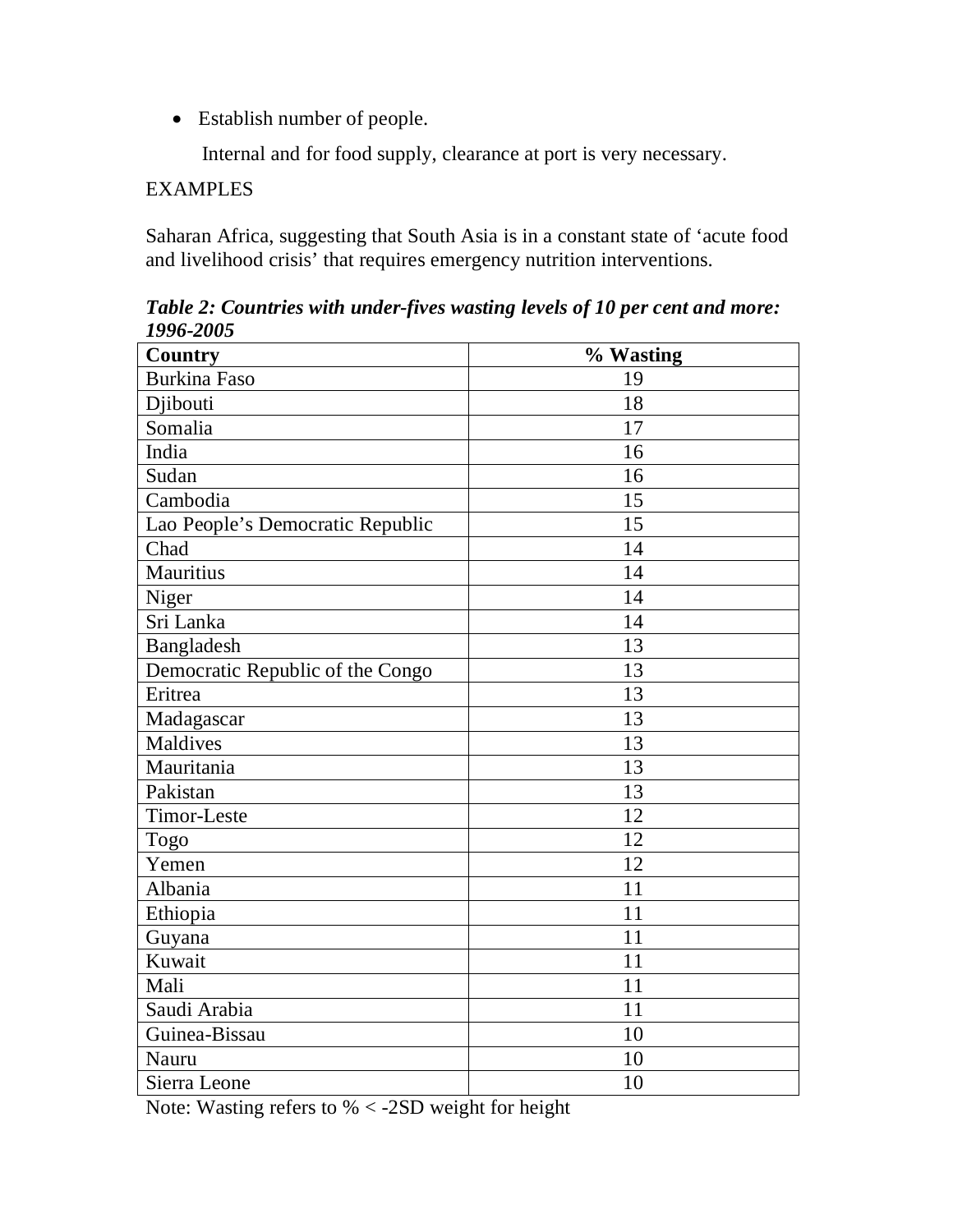Source: United Nations Children's Fund, *The State of the World's Children 2007*, UNICEF, New York, 2007.

| <b>Classification</b>  | <b>Level</b>                | <b>Mortality and malnutrition</b>          |
|------------------------|-----------------------------|--------------------------------------------|
| system                 |                             | indicator                                  |
|                        |                             |                                            |
|                        | Alert                       | <b>CMR</b> $1/10,000$ /day                 |
| <b>UN SCN</b>          |                             | U5MR 2/10,000/day                          |
| thresholds 1995        |                             | <b>Wasting 5-8%</b>                        |
|                        | Severe                      | <b>CMR</b> 2/10,000/day                    |
|                        |                             | U5MR 4/10,000/day                          |
|                        |                             | Wasting $>10\%$                            |
|                        | Chronic (or periodic)       | <b>CMR</b> 0.2-1/10,000/day                |
|                        | food insecurity             | Wasting $2.3-10\%$                         |
|                        |                             | Stunting $>40\%$                           |
|                        | Acute food crisis           | <b>CMR</b> 0.2-2/10,000/day                |
| <b>ODI</b> level and   |                             | <b>Wasting</b> 2.3–10% or increases        |
| type of food           | <b>Extended food crisis</b> | <b>CMR</b> 1-2/10,000/day                  |
| security 2003          |                             | Wasting 15-30%                             |
|                        | Famine                      | CMR > 2/10,000/day                         |
|                        |                             | <b><i>Wasting</i></b> > 25% or dramatic    |
|                        |                             | increases                                  |
|                        | Food security               | $CMR < 0.2/10,000$ /day and                |
|                        | conditions                  | <i>Wasting</i> $< 2.3\%$                   |
|                        | Food insecurity             | $CMR \ge 0.2$ but < .5/10,000/day          |
|                        | conditions                  | and/or                                     |
|                        |                             | <i>Wasting</i> $\geq$ 2.3 but < 10%        |
|                        | Food crisis conditions      | $CMR \geq .5$ but < 1/10,000/day           |
|                        |                             | and/or                                     |
| <b>Howe</b> and        |                             | <i>Wasting</i> $\geq$ 10 but < 20% and/or  |
| <b>Devereux famine</b> |                             | oedema                                     |
| magnitude scale        | Famine conditions           | $CMR \ge 1$ but < 5/10,000/day             |
| 2004                   |                             | and/or                                     |
|                        |                             | <b><i>Wasting</i></b> $\geq$ 20% but < 40% |
|                        |                             | and/or oedema                              |
|                        | Severe famine               | $CMR \ge 5$ but < 15/10,000/day            |
|                        | conditions                  | and/or                                     |
|                        |                             | <i>Wasting</i> $\geq$ 40% and/or oedema    |

*Summary of food crises and famines classification systems with thresholds*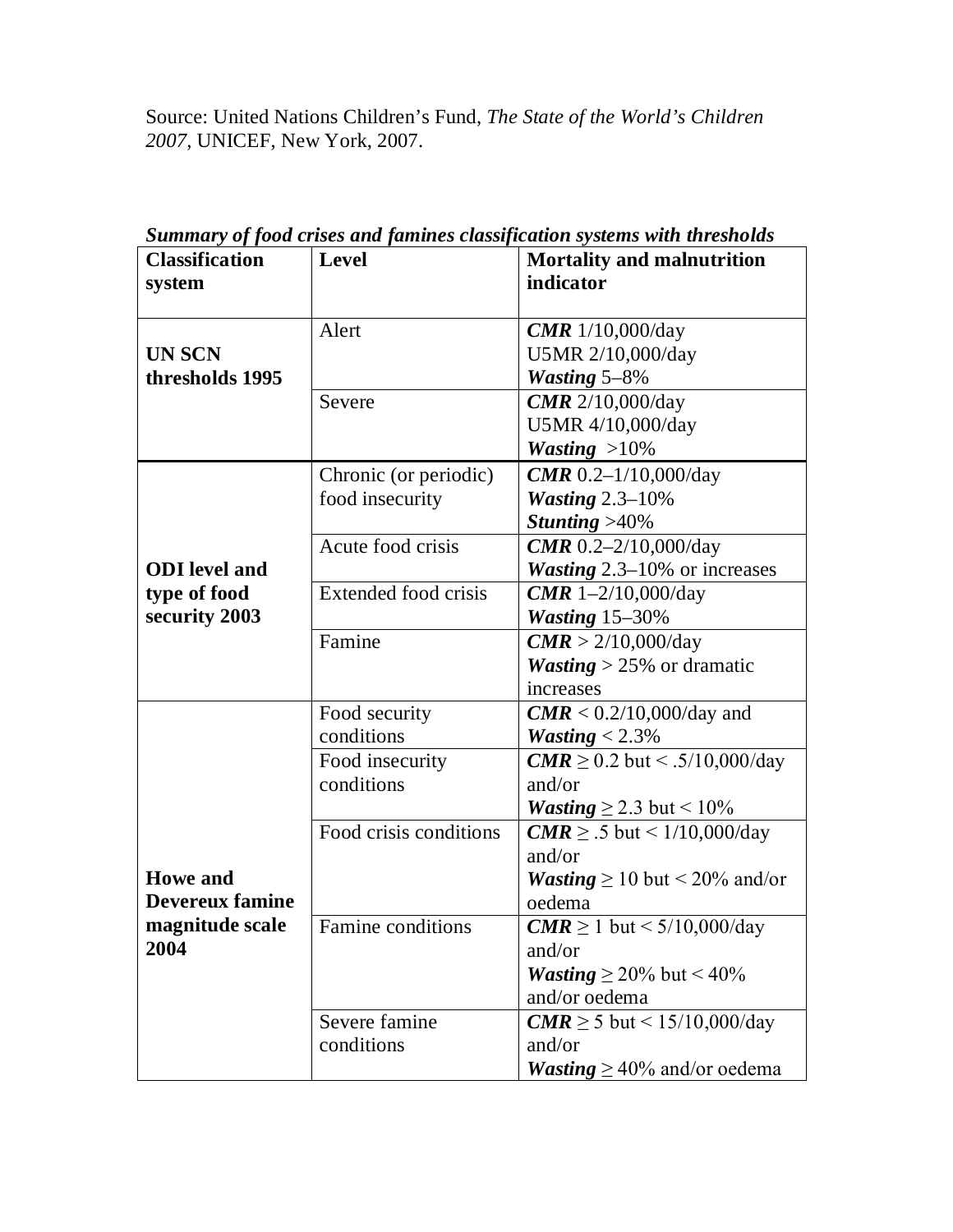|                                          | <b>Extreme famine</b><br>conditions | $CMR \ge 15/10,000/day$                                                                                                                              |
|------------------------------------------|-------------------------------------|------------------------------------------------------------------------------------------------------------------------------------------------------|
|                                          | Generally food secure               | $CMR < 0.5/10,000$ /day<br><i>Wasting</i> $<$ 3%<br>Stunting $<$ 20%                                                                                 |
| <b>FSAU/FAO</b><br>integrated food       | Chronically food<br>insecure        | CMR < 0.5/10,000/day<br>U5MR < 1/10,000/day<br><i>Wasting</i> $>$ 3% but <10%<br>Stunting $>20\%$                                                    |
| security phase<br>classification<br>2006 | Acute food and<br>livelihood crisis | <b>CMR</b> 0.5-1 /10,000/day<br>U5MR 1-2/10,000/day<br><i>Wasting</i> 10-15%, $>$ than usual,<br>increasing                                          |
|                                          | Humanitarian<br>emergency           | <b>CMR</b> 1-2 / 10,000 / day, $>2x$<br>reference rate, increasing<br>U5MR > 2/10,000/day<br><b><i>Wasting</i></b> > 15% > than usual,<br>increasing |
|                                          | Famine/Humanitarian<br>catastrophe  | $CMR > 2/10,000$ /day (e.g.,<br>6,000 /1,000,000 /30 days)<br><i>Wasting</i> $>$ 30%                                                                 |

Note: Malnutrition here refers to acute malnutrition or wasting  $% < -2SD$ weight for height)

 $CMR = Crude$  Mortality Rate

UN SCN = United Nations Standing Committee on Nutrition

ODI = Overseas Development Institute

FSAU/FAO = Food Security Assessment Unit (for Somalia)/Food and Agriculture Organization of the United Nations

### **Source: United Nations Children's Fund,** *The State of the World's Children 2007***, UNICEF, New York, 2007.**

### 3.FOOD POLICY FORMULATION

Food and Nutrition Policy Typology of food policy The food policy process The food policy instruments Formulation and implementation of food programmes Objectives and determination of food interventions